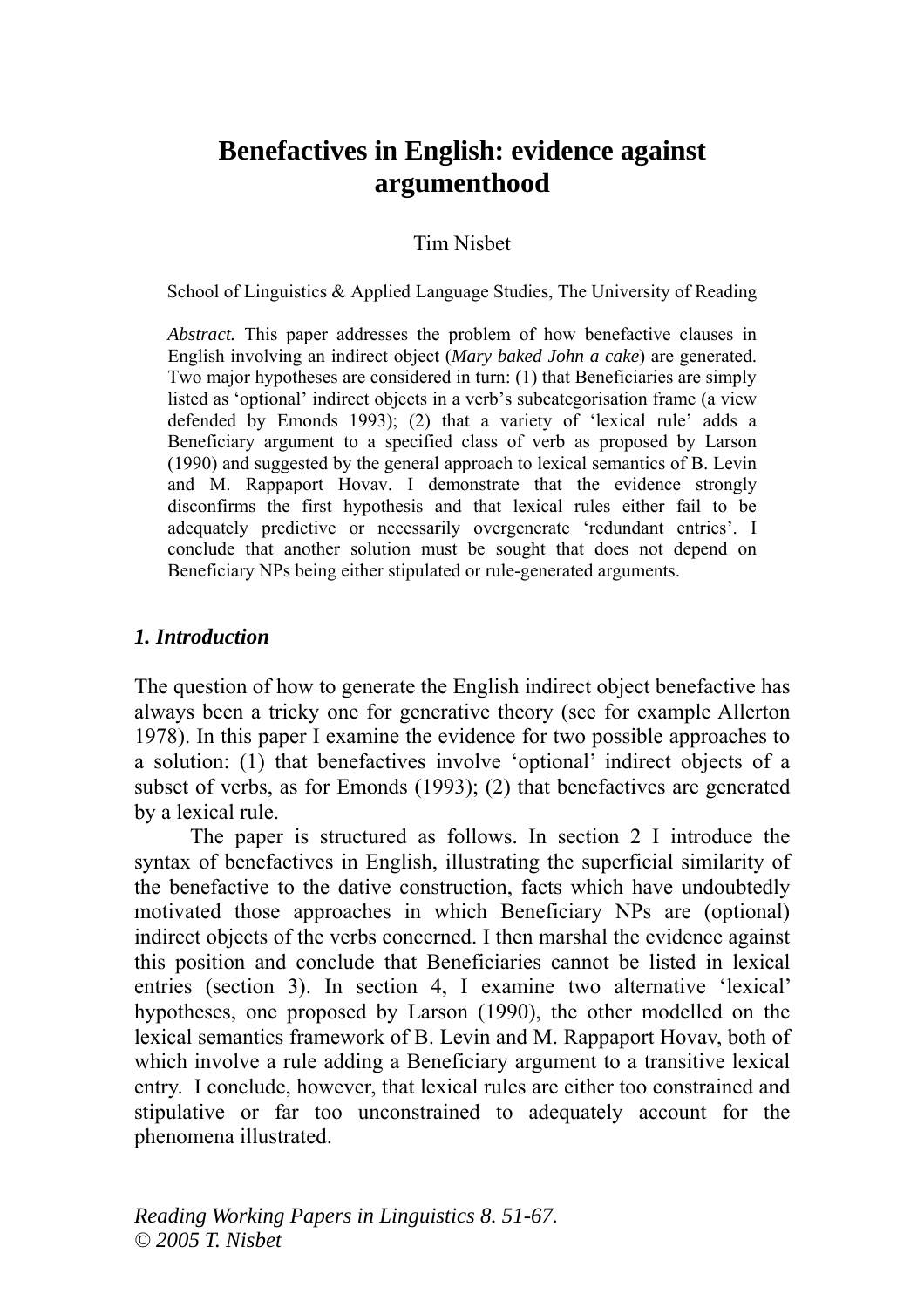## *2. The syntactic form of benefactives*

Benefactive clauses in English may take two syntactic forms, with the NP interpreted as the 'Beneficiary' of the verbal event being realised either as an immediately postverbal NP, as in (1a), or within a PP headed by *for* (1b). Their syntax parallels the so-called 'dative alternation' displayed by a large number of verbs with 'Recipient' indirect objects as in (2), the only overt difference being in the selection of preposition *to* for the Recipient NP (2b).

- (1a) John found **the man** a map
- (1b) John found a map for **the man**
- (2a) John gave **the man** a map
- (2b) John gave a map to **the man**

Purely for convenience, I will henceforth refer to the bolded NP in the (a) clauses as the 'nominal indirect object' (NIO), and the corresponding NP in the (b) clauses as the 'prepositional indirect object' (PIO). I call the clause type of (1) a 'benefactive', that of (2) a 'dative', and where necessary I refer to the roles of the bolded NPs as 'Beneficiary' and 'Recipient' respectively.

The syntactic parallelism of the benefactive and dative extends to various movement phenomena, for example, a wh-NIO is resistant to fronting (3), whereas an embedded wh-PIO freely accepts fronting (4).

(3a) ??Who did John find/buy a map?

- (3b) ??Who did John give a map?
- (4a) Who did John find a map for?
- (4b) Who did John give a map to?

These striking syntactic parallels, together with the (virtual) synonymy of the NIO-PIO pair of each type, strongly suggested parallel syntactic derivation in the early days of generative grammar. In Fillmore (1965), benefactives such as in (1a) are claimed to be generated by a transformational rule operating on underlying strings which is essentially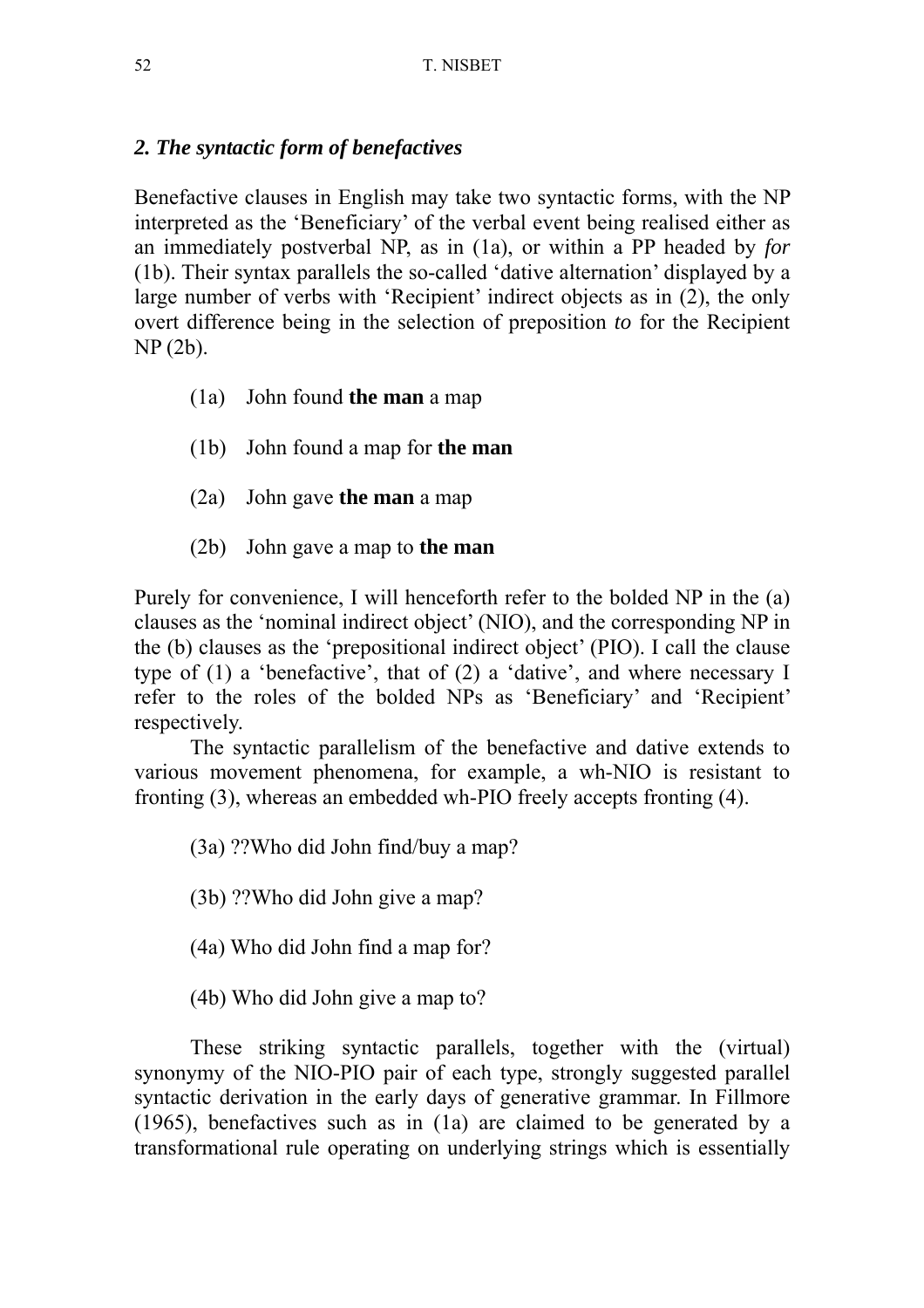similar to one relating the datives in (2a) and (2b). It is taken for granted that both the Beneficiary and Recipient NPs are selected items, Fillmore (1965:11) noting merely that 'the choice of the preposition seems to depend on the particular transitive verb'.

Since the demise of transformational rules, a fairly general consensus has been that the relationship between (2a) and (2b) is to be captured not by a syntactic rule but 'in the lexicon' (following Oerhle 1976). That notwithstanding, there have been more recent attempts to revive a derivational account of the dative alternation subsuming the benefactive (Larson 1988; Emonds 1993): both these accounts assume, as did Fillmore, that both the NIO and PIO of datives and benefactives alike are selected as arguments by the verbs involved.<sup>1</sup> In Emonds's account, for example, the Beneficiary appears in a subcategorised verb's lexical entry as an 'optional' indirect object, and the two structures are then derived by the application of a 'structure-preserving' rule (see Emonds 1993 for the technical details). However, several researchers, from different theoretical perspectives, have held this assumption to be incorrect (e.g. Goldberg 1995; Jackendoff 1990a, 1990b; Wechsler 1995), and that contrary to surface appearance, benefactives are unlike datives in many respects.<sup>2</sup> In the following section, arguing primarily against Emonds (1993), I review the evidence for why Beneficiary NPs, in contrast to Recipient NPs of regular dative verbs, cannot be treated as verbal arguments.

## *3. Evidence that benefactives and datives are nonequivalent*

#### *3.1 No evidence for 'implicit arguments' with benefactive verbs*

Jackendoff (1990a:448) remarks that, although one can 'sing someone an aria', 'peel someone a grape', etc., there is nothing in the monotransitive uses of these and similar verbs that implies an intended Beneficiary: '…one could just be doing these things for the hell of it.' We can test this intuition by contrasting the implicatures of dative verbs with omitted

<sup>&</sup>lt;sup>1</sup> Larson (1990) recants on selection for benefactives, in the face of Jackendoff's (1990a) critique, suggesting a lexical rule which 'augments' the argument structure of the relevant transitive verb. I discuss this proposal in section 4.1.

<sup>&</sup>lt;sup>2</sup> Other researchers, despite arguing that Beneficiary NPs are not selected arguments, nevertheless end up stipulating that they are (mysteriously) 'realised in the lexicon' (Hoffman 1995), or that the verb involved somehow manages to 'assign' a Beneficiary role (Marantz 1984). Such proposals are too question-begging to merit further consideration here.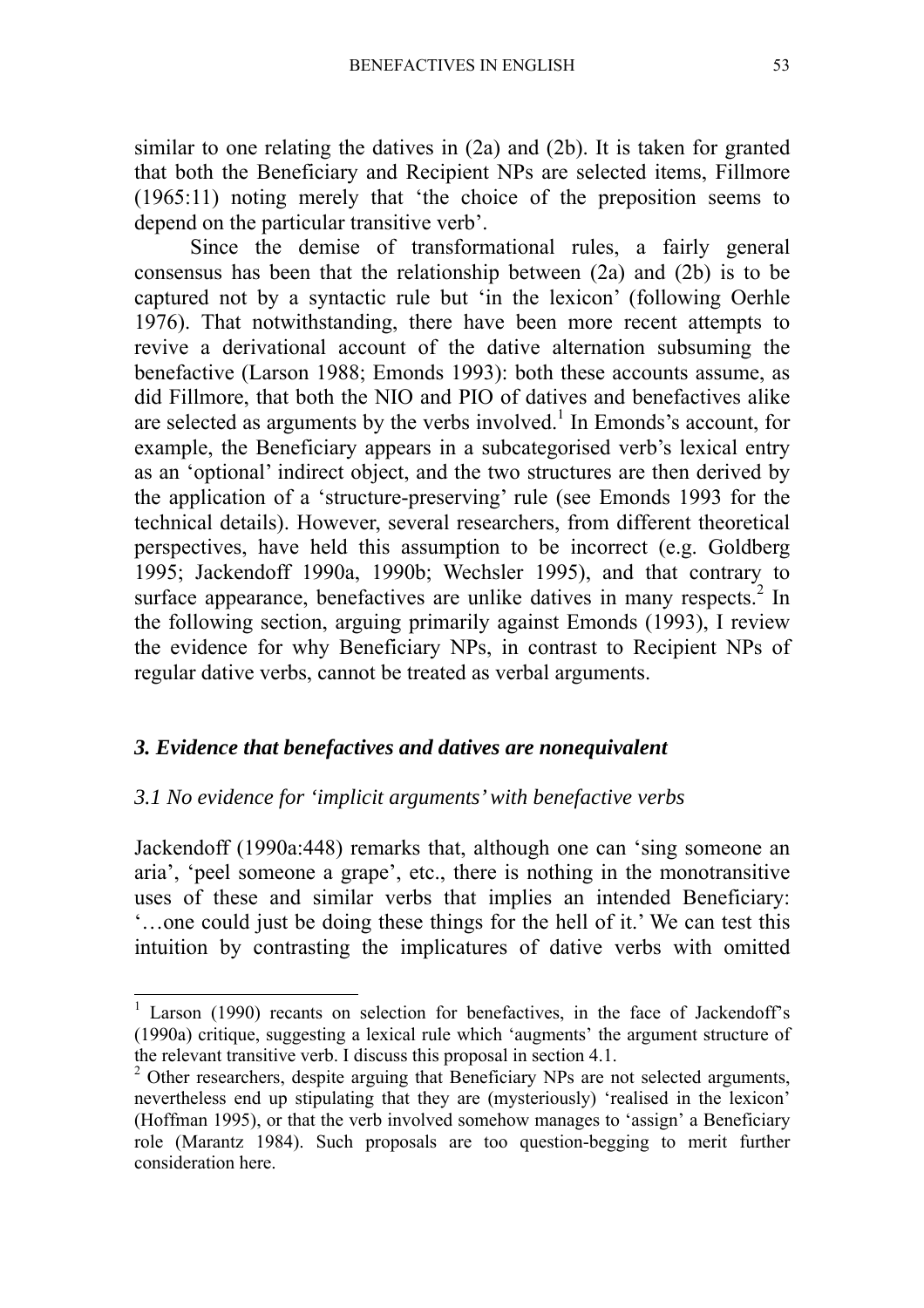indirect objects (5) and verbs that can take Beneficiaries but appear in their monotransitive form  $(6)$  (I use the symbol # throughout to mean 'semantically anomalous', examples mine).

- (5a) #Although John lent some books, he kept them all
- (5b) #Although John passed some beers, he kept them all
- (6a) Although John bought some books, he kept them all
- (6b) Although John opened some beers, he kept them all

We see that the dative verbs *lend* and *pass* in (5) entail the existence of some kind of Recipient even if it is not syntactically present in the clause: it is part of the meaning of these verbs that the Theme moves away from the Agent to or towards a Recipient. However, the absence of a Beneficiary from the *buy* and *open* clauses in (6) results in no anomaly, since 'opening' and 'buying' minimally involve only an Agent and a Theme/Patient. In fact, even when the Beneficiary NP is present, the verb does not entail actual transfer of the direct object:

- (7a) John bought Mary a book, but then decided to keep it
- (7b) #John lent Mary a book, but then decided to keep it

(7a) means that John did buy a book (with the intention of giving it to Mary), but Mary ended up not getting it. In contrast, the dative clause (7b) cannot mean that the book was lent but that Mary never received it.

The conclusion is twofold: (1) that the Beneficiary is not a participant in the event denoted by the meaning of the verb; (2) that the notion of 'transfer' is part of the meaning of *lend* and *pass* but not of *buy*  or *open*.

# *3.2 Asymmetry of the benefactive alternation*

A further problem for the assumption that Beneficiaries feature in lexical entries is a syntactic asymmetry, which in fact reflects not properties of particular verbs, but semantic properties of the Beneficiary itself, as I will show.

(8a) I'll fix a sandwich for you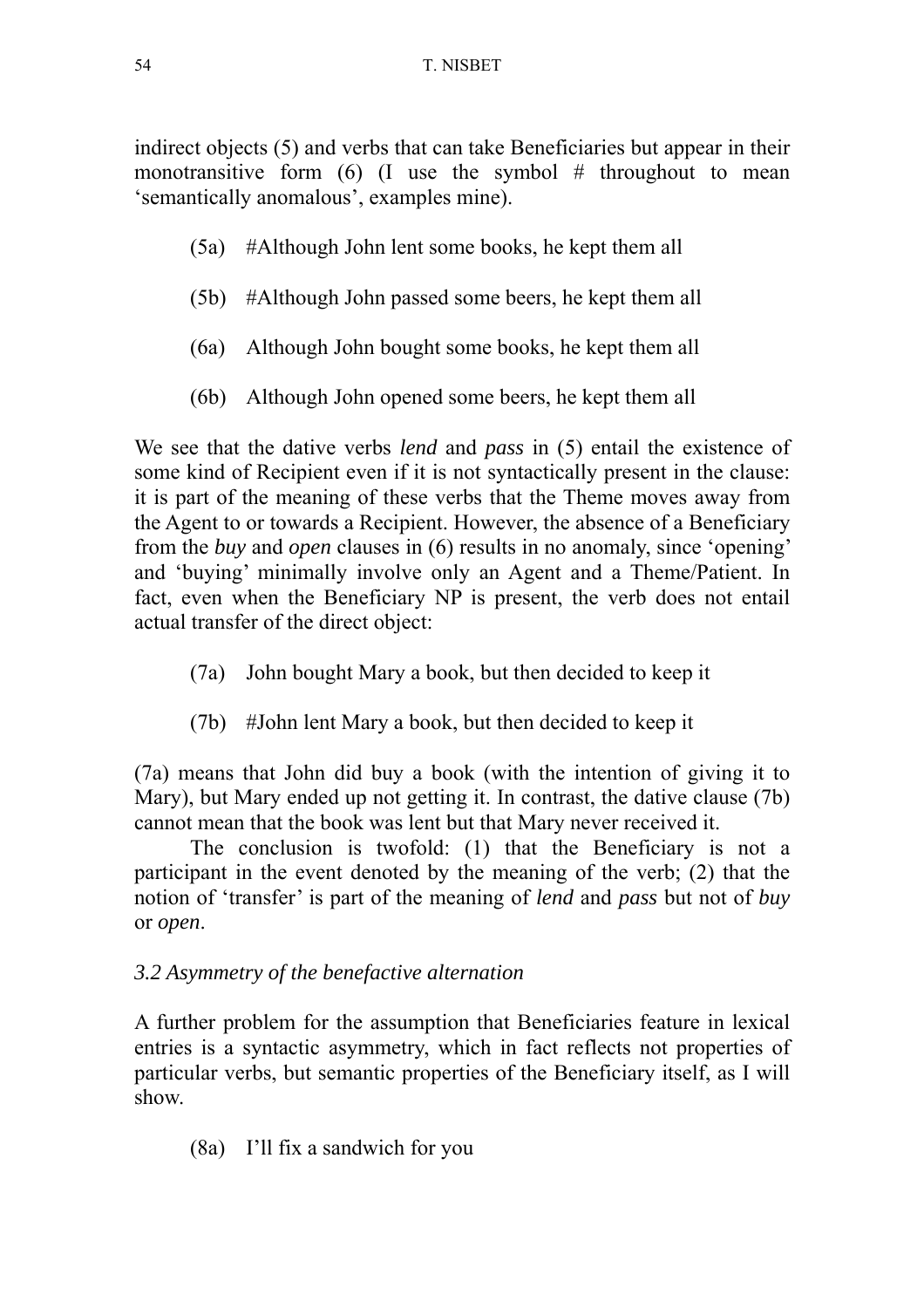- (8b) I'll fix you a sandwich
- (9a) I'll fix the radiator for you
- (9b) \*I'll fix you the radiator

Emonds's (1993:239) explanation for these facts is that *fix* ('make') is subcategorised for an optional indirect object, i.e. it can take a Beneficiary object. However, homophonous *fix* ('mend') is simply transitive, and *for you* in (9a) is a syntactic adjunct (not a sister to V) and cannot exchange with the direct object *the radiator* (which is a sister to V) to become an indirect object as in (9b).

 First let us note that there is little if any unambiguous *structural*  evidence for a distinction between the PPs of (8a) and (9a). In a footnote, Emonds (1993:255) claims that the structural difference comes out in their respective tolerability under (1) preposing with a comma; (2) long distance extractability. He offers no corroboration of this claim, but in the following examples I am unable to detect any difference in acceptability:

- (10a) For **Mary**, John bought a watch (= 'object')
- (10b) For **Mary**, John fixed the radiator (= 'adjunct')
- (11a) ?**Who** did John wonder whether to fix a sandwich for? (= 'object')
- (11b) ?**Who** did John wonder whether to fix the radiator for?  $($  = 'adjunct')

 Emonds is, however, correct in stating that the two PPs in (8a) and (9a) above differ in their interpretation: (8a) implies that the sandwich is to be made and then given, whereas the benefactive of (9a) implies a service or favour (for example, performed in someone's stead). The semantic distinction is reflected syntactically in that only (8a), with the 'intended recipient' reading, is synonymous with the NIO in (8b): no other reading of the Beneficiary licenses an NIO. But this distinction is insufficient evidence on its own to justify treating (9a), but not (8a), as a structural adjunct. Moreover, the distinction English makes is not universal: in German, *both* interpretations of the Beneficiary permit either a PP or a dative-marked NP: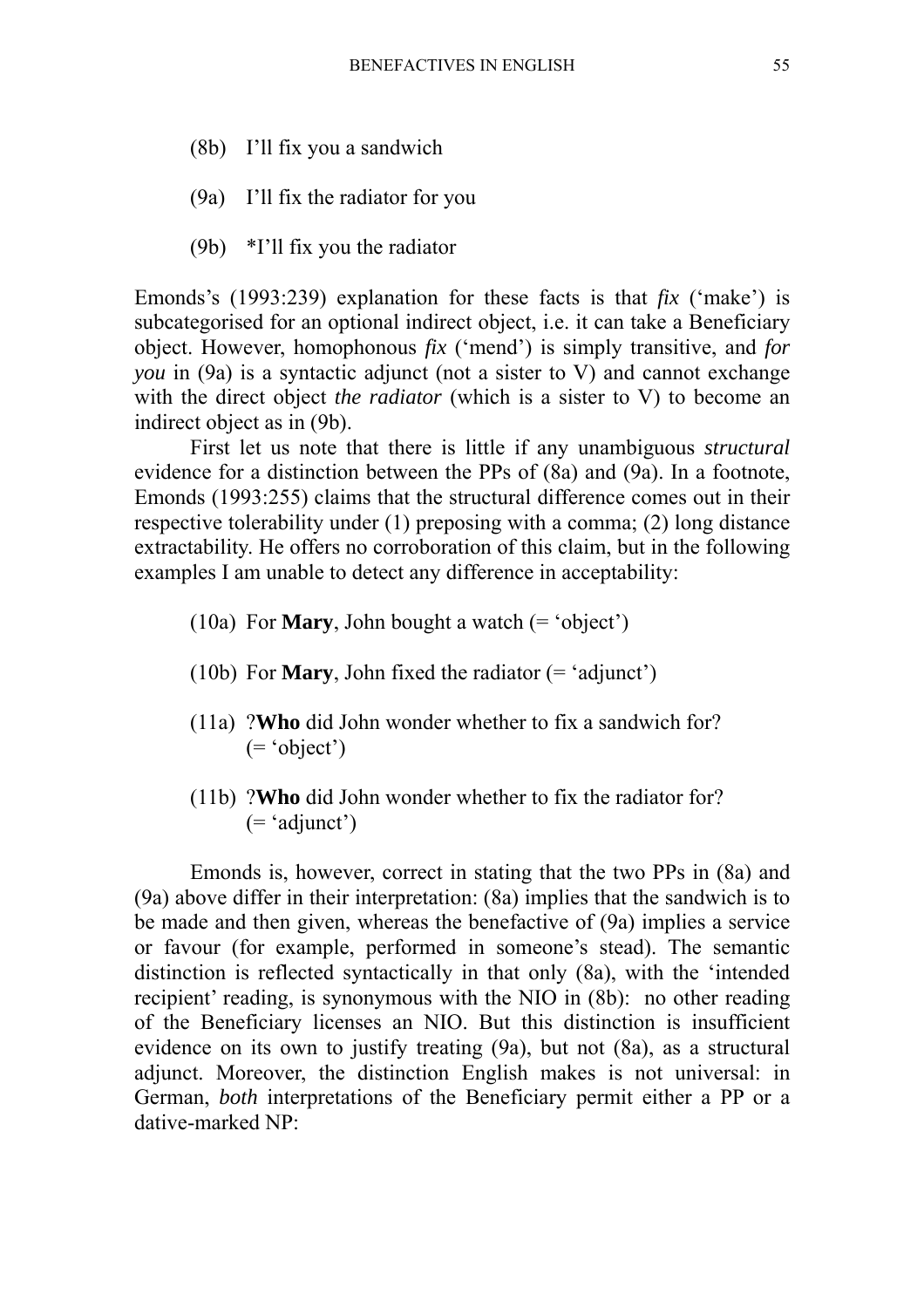|  | $(12a)$ Ich mach' dir ein Käsebrot                                      |  |          |  |
|--|-------------------------------------------------------------------------|--|----------|--|
|  | I make you-dat a cheese-sandwich                                        |  |          |  |
|  | (12b) Ich mach' ein Käsebrot<br>I make a cheese-sandwich for you        |  | für dich |  |
|  | $(13a)$ Ich repariere dir den Radiator<br>I repair you-dat the radiator |  |          |  |
|  | (13b) Ich repariere den Radiator für dich                               |  |          |  |

I repair the radiator for you

 The evidence so far leaves us with the descriptive fact that in English, the NIO benefactive is licit with only one subtype of Beneficiary role, that of 'intended recipient'. Further data show, however, that the acceptability of this NIO depends not on whether a particular verb selects it, but on the *reading* of the verb plus its particular direct object in the clause. This means that the *same* verb can lead to different acceptability judgements (example (14) is from Langacker 1987):

- (14a) Joe cleared Sam a place on the floor
- (14b) Joe cleared **(**\*Sam) the floor
- (15a) John cut Mary some string
- (15b) John cut (\*Mary) the string
- (16a) John opened Mary a beer
- (16b) John opened (\*Mary) the door

Clearly, verbal subcategorisation cannot refer to such variables as the reference of the direct object to the whole versus a part of something (14), the choice of determiner (15), or the kind of thing referred to by the noun (16). In any case, these examples cannot reflect selectional restrictions imposed by the verb on the direct object, since the omission of the NIOs in the (b) sentences renders them grammatical, as indicated. Yet, in contrast to the behaviour of benefactive NIOs, the indirect objects of dative verbs are acceptable regardless of the above factors: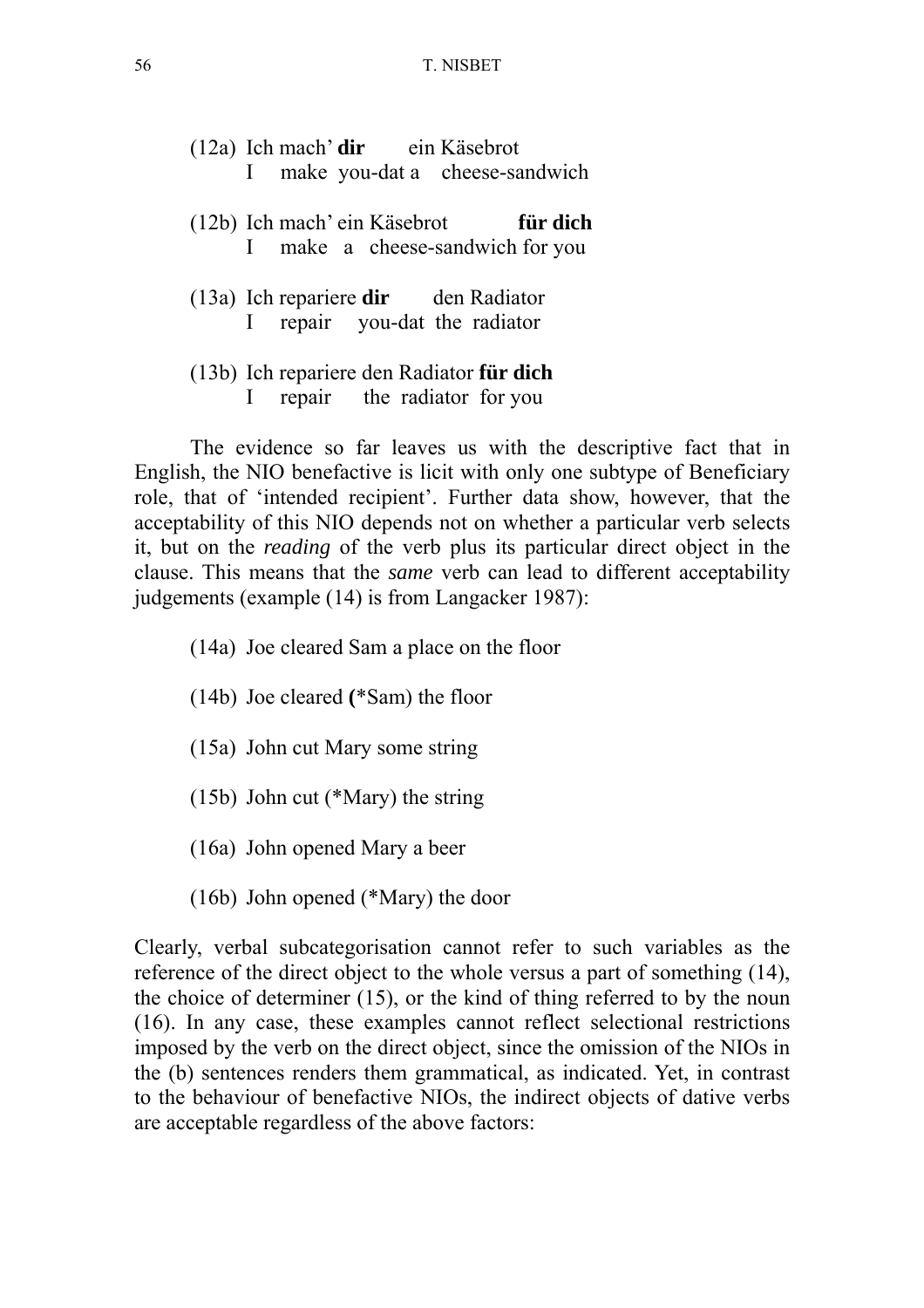## (17) Joe promised Sam {a place on the floor/the floor} John gave Mary {some string/the string} John showed Mary {a beer/the door}

If dative and benefactive verbs differ only trivially (i.e. in the 'optionality' of an indirect object in the subcategorisation of the latter), then the above contrasts are unexpected, and unexplained on Emonds's account.

## *3.3 Only dative verbs idiosyncratically disallow 'dative shift'*

One very well-studied phenomenon concerning dative verbs is the inability of many to undergo 'dative shift', i.e. to allow an NIO in addition to a PIO.

(18a) John {gave/lent/donated/returned} the book to Mary

(18b) John {gave/lent/\*donated/\*returned} Mary the book

There have been numerous attempts to explain the restriction on the nonalternating verbs, usually by recourse to verbal semantics or putative differences in theta-role assignment (e.g. Larson 1988; Pinker 1989; Wechsler 1995). In his approach, which otherwise relies on subcategorisation to account for the syntactic behaviour of verbs, Emonds (1993:256) proposes a lexical rule which allows 'Anglo-Saxon verbs' to acquire a feature licensing the prepositionless form of the indirect object. Again, the rule does not differentiate between a Recipient of a dative verb and a Beneficiary.

But here too, differentiation is required. Despite all the proposals deriving dativisation from verbal properties of one kind or another, the class of dative verbs disallowing an NIO is only partly predictable. As Pinker (1989) details, monosyllabic verbs with native (initial) stress and Germanic as opposed to Romance origin are more likely to allow an NIO than verbs that lack one or more of these criteria, but there are still 'negative exceptions' which are resistant to capture by rule (*guarantee me a ticket*).

In contrast, once we recognise the *general* condition on the Beneficiary NIO, namely that it must be construed as an 'intended recipient', there is no need to list idiosyncratic 'exceptions' for particular 'benefactive' verbs. For example, Pinker (1989:58) has *choose* as a 'negative exception' to dative shift (\**Mary chose Linda a dress* versus *Mary picked Linda out a dress*). The sentence is undoubtedly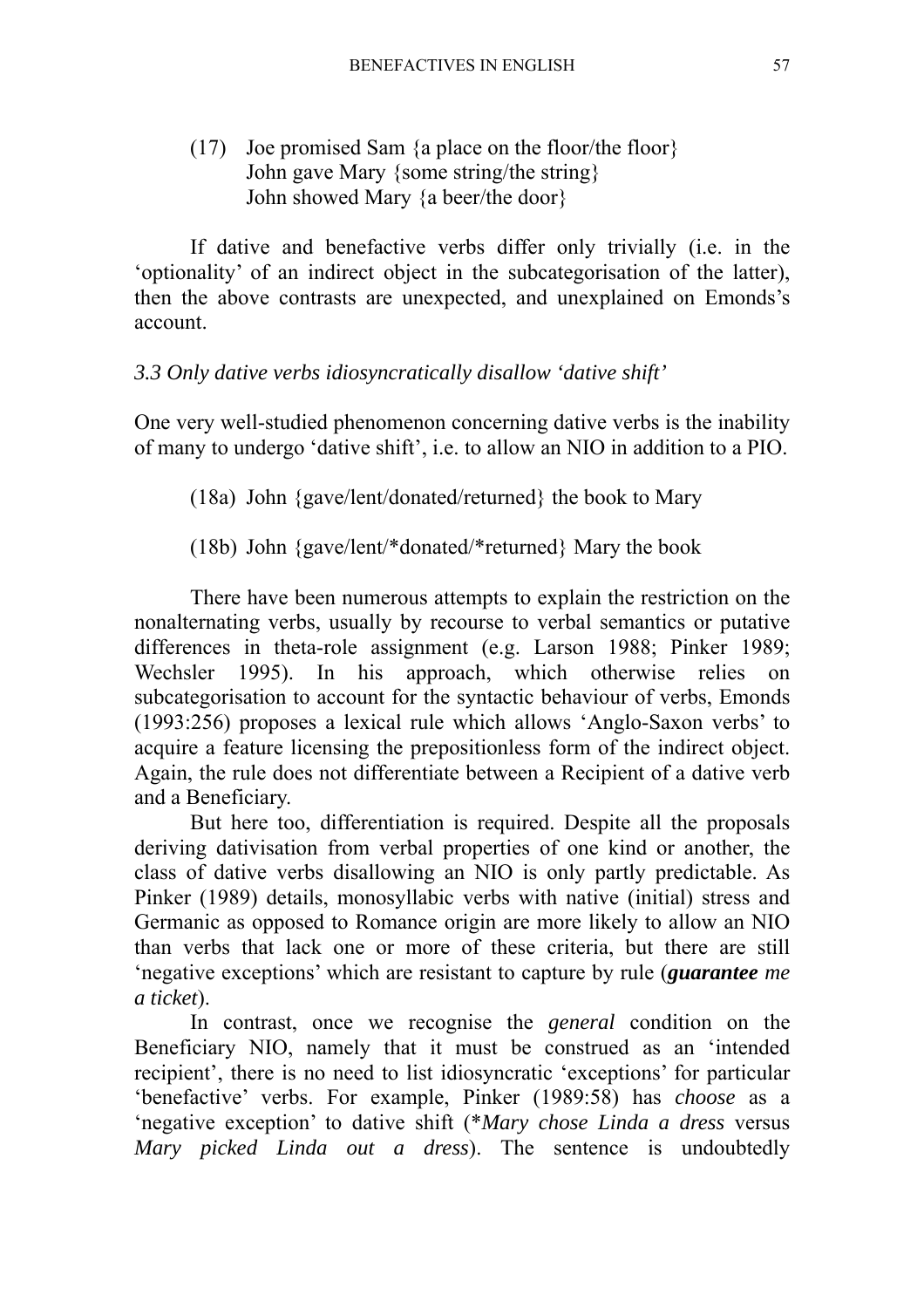ungrammatical on the (possibly most pragmatically likely) interpretation that Mary chose a dress *on Linda's behalf*, which is a Beneficiary type incompatible with the NIO construction. On the other hand, one can readily think of examples with *choose* which seem perfectly good, such as *Choose me a sandwich if you're going to the baker's*, where the interpretation of *me* as 'intended recipient' is less ambiguous, since the sandwich is clearly to be chosen in order for the speaker to eat ('have') it. In fact, there is good reason to doubt that the morphophonological properties of verbs discussed by Pinker are criterial for the benefactive NIO at all. Levin (1993) lists many verbs as 'nonalternating' for the benefactive – which she suggests are due to the 'Latinate constraint' – but I have found numerous native-speaker counterexamples such as the following, which do not seem deviant, despite all of them being Latinate and polysyllabic, and all bar the first example having non-initial stress as well:

(19) I recently went to **purchase my son a new uniform** I have asked my MP to **obtain me a copy** Maybe they'll **invent you a better TV set** I got a builder to **construct me a patio** We can **manufacture you a garment** made to your own specifications …the one piece the Reds have who can **acquire them a new pitcher** 

The hypothesis that conditions on the selection of Beneficiary versus Recipient NIOs are cognitively dissimilar is supported by an experiment on adult speakers by Gropen et al. (1989). They report that the phonological criteria that influence acceptability of NIOs with dative verbs were statistically insignificant with benefactives. This result is what we would expect if Beneficiary NIOs are not arguments of the verbs they cooccur with.

#### *3.4 Only dative indirect objects receive verb-contingent semantic roles*

A fourth piece of evidence mitigating against a uniform account for datives and benefactives concerns the exact semantic role borne by the indirect object. Hitherto I have referred to the indirect object role of dative verbs as the 'Recipient' (by convention, theta theory more usually labels this role 'Goal'). Whether or not individual researchers invest such labels with cognitive content, it is clear that the actual role the indirect object of a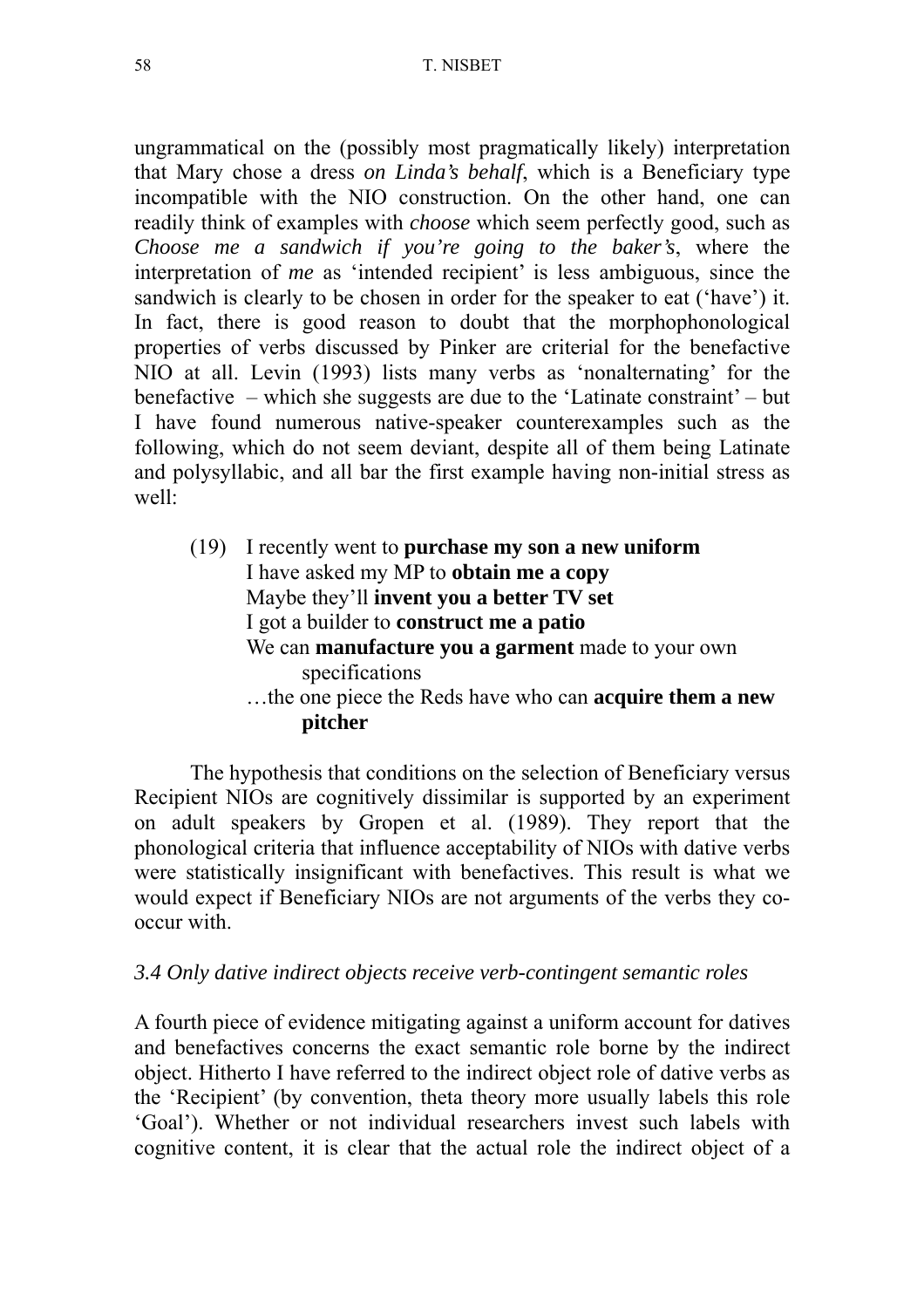dative verb is interpreted by depends on the meaning of the verb in question. The entailments of the three sets of dative verbs (20a-c) each differ from one another, in contrast to the entailments of the single set of benefactives in (20d):

- (20a) John gave/handed/lent me a book, {and I was glad to get it/#but I never received it}
- (20b) John refused/denied me his fortune, {#and I was glad to get it/#but I never received it}
- (20c) John owed/promised/bequeathed me a fortune,{and I was glad to get it/but I never received it}
- (20d) John bought/baked/iced me a cake, {and I was glad to get it/but I never received it}

Only with the (20a) verbs must the indirect object be an actual recipient. Accordingly, only the conjunct entailing actual reception by the indirect object referent is compatible with the dative clause. In contrast, the (20b) verbs are actually 'verbs of refusal', so the indirect object is necessarily interpreted as a non-recipient and neither of the alternative conjuncts can be entailed. The verbs of (20c) are verbs of 'future having' and therefore whether the referent of the indirect object actually receives the theme *a fortune* is ambiguous, and compatible with either continuation. The Beneficiary indirect object, on the other hand, has the remarkably uniform and precise role of 'intended recipient': whichever verb is selected in (20d), it is not possible to interpret the Beneficiary NP with any other sense, nor is there any necessary entailment that the cake was actually received. This is so even though the verbs themselves are not 'of a class', since their semantic relation to the direct object is diverse: 'baking a cake' creates one, 'icing a cake' affects one already baked, while 'buying a cake' acquires one both baked and iced.

Now, this lack of semantic uniformity across syntactically identical arguments of different verbs is not especially surprising, if one accepts a view of lexical semantic structure like that, say, of Rappaport & Levin (1988), where the roles linked to argument slots directly reflect lexical semantics, but the argument slots themselves, which by hypothesis interface with syntax, do not. But if a constituent is not in an argument slot of a verb in the first place, then we would expect semantic roles not to be verb-contingent, which is what we find in the case of benefactives.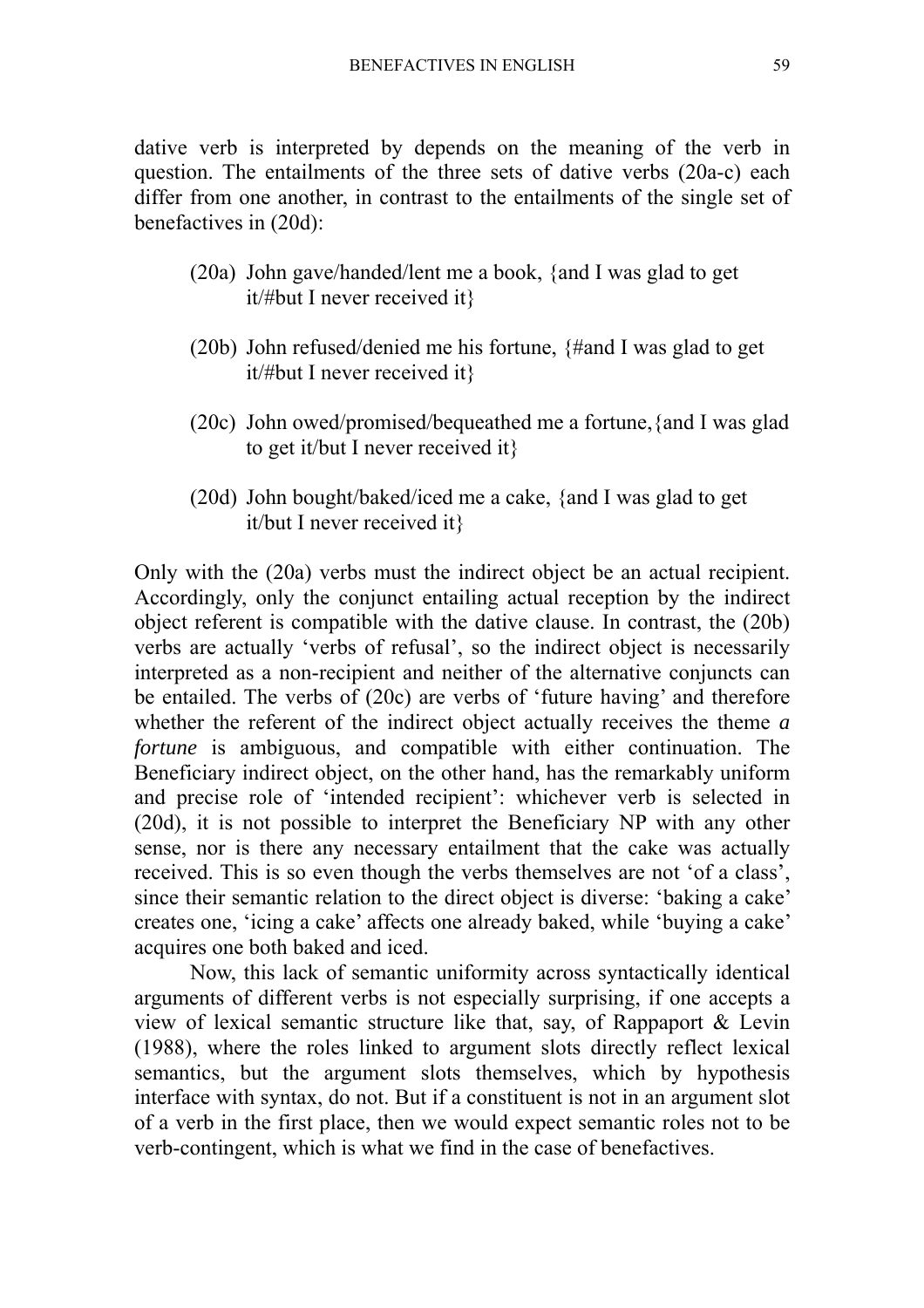This distinction between a unitary Beneficiary role and divergent 'Recipient' roles can be illustrated most clearly with the few verbs in English that are compatible with both datives and benefactives.

(21a) #John brought some chocolates to Mary, but she wasn't in

(21b) #John described the route to Mary while she was out

(22a) John brought some chocolates for Mary, but she wasn't in

(22b) John described the route for Mary while she was out

When *bring* is dative, as in (21a), Mary must personally receive the chocolates, but, as expected, when a benefactive overtly signalled by the preposition *for* is present (22a), Mary may be absent when the chocolates arrive, and in fact may never receive them at all. In (21b), Mary must be around to hear the description, but in (22b), John could provide a description on paper or on tape which she may (or may not) read/listen to later.

Once again, this asymmetry between dative and benefactive indirect objects is unexpected on the assumption that both are arguments: we would expect either (1) dative and benefactive verbs to assign semantically uniform roles in both cases, or (2) different benefactive verbs to assign different kinds of Beneficiary role to their indirect objects, as dative verbs in fact do.

# *3.5 Productivity*

There is clear evidence that the NIO is in principle productive in English, since novel verbs such as *fax* and *text*, presumably on the analogy of dative verbs with similar meanings, readily accept both PIOs and NIOs:

(23a) Text your opinion to us

(23b) Text us your opinion

There can also be little doubt that the constituents *(to) us* and *your opinion* in (23) represent arguments of *text*. However, whatever the conditions are that permit the required lexical entries to be formed, dativisation is not completely productive, since, as noted above, there is a sizeable class of verbs that for most speakers do not permit the NIO. But if Beneficiaries are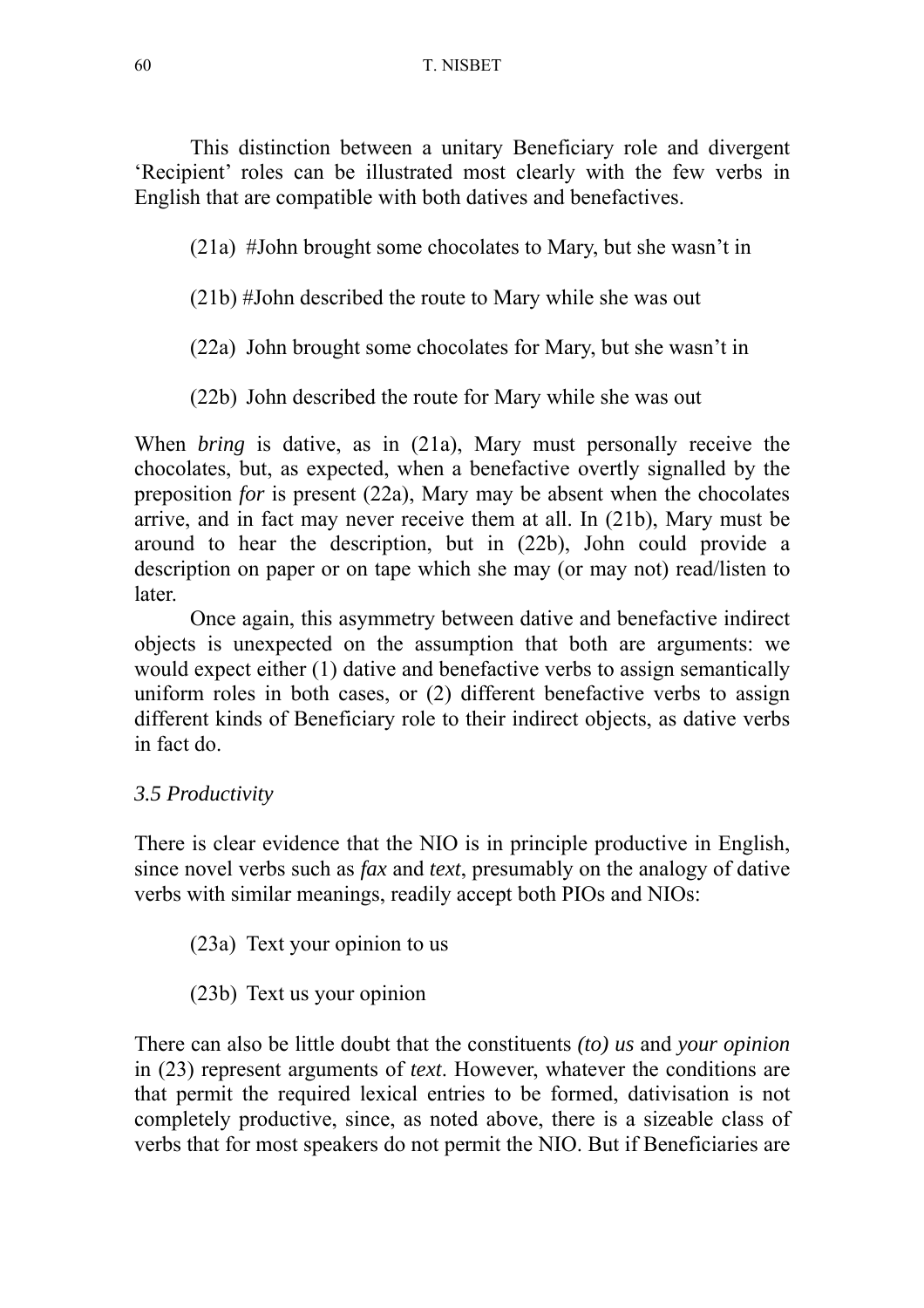not listed in lexical entries, then we would expect them to be 'free' in principle and thus manifest high productivity among *existing* verbs in the lexicon. This prediction is borne out by the acceptability of the following examples, which contain non-novel verbs with 'novel' co-occurrence of Beneficiary NIOs:

(24) Why don't you just **tear him off a strip of your bread**? If you ask him he'll **milk you a pint Wrap me up a kilo of salmon**  I'll **root you out a fork** if I can ('find you a fork')

In the subcategorisation-based framework Emonds has pursued (see especially Emonds 2000 for further elaboration), there is then a learnability problem. On his assumptions, the acquisition of argument structures involves the building of subcategorisation frames on the basis of positive evidence. Then, in order to explain the acceptability of the examples in (24), the theory would have to require adults to have readily-available lexical entries for each of these verbs including the 'optional indirect objects'; and, crucially, they would have had to have heard examples of both the monotransitive *and* ditransitive uses of exactly these verbs during the critical acquisition period. This is implausible.

To sum up, the following facts seriously undermine an 'optional argument' account for benefactives: (1) there is no evidence for an 'implied argument' with simple transitive use of the verbs concerned; (2) acceptability of the Beneficiary NIO is dependent on the interpretation of the transitive clause, not on properties of the verb alone; (3) the occurrence of the benefactive NIO is fully predictable whereas that of the dative NIO is not; (4) indirect object roles of datives are contingent on the verb of which they are an argument, but the role of Beneficiary never is; (5) the benefactives manifest free productivity over existing verbs whereas productivity of datives is limited to the entry of novel verbs into the lexicon. The conclusion is that benefactives and datives are nonequivalent and that the lexical and/or syntactic principles that license them must be different.

## *4. Can benefactives be generated by a lexical rule?*

In this section I consider the alternative hypothesis that benefactive clauses are related to their monotransitive variants by a *lexical rule* of some sort. Pinker's (1989) account of argument structure alternations includes a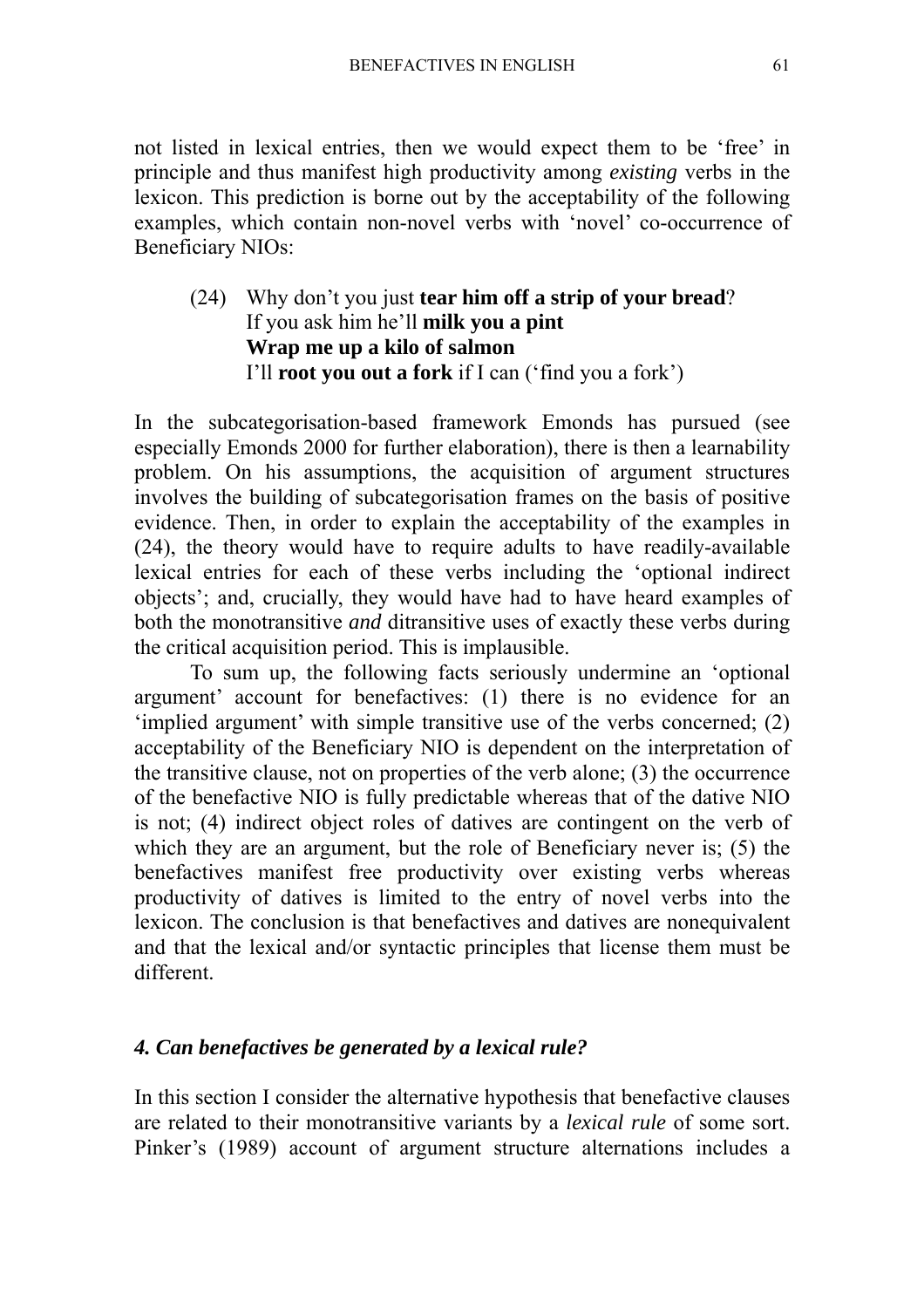lexical rule account of datives, which subsumes benefactives as a subclass. But Pinker (1989:71) assumes that 'every distinct set of grammatical functions is associated with a *fully-formed* argument structure for that verb' [my italics]; in other words, his rules map existing argument structures onto other argument structures, but do not add or subtract arguments, so that for the benefactive subclass, his proposed rule converts an argument structure linked to the representation 'X ACTS ON Y FOR THE BENEFIT OF Z' to one with the meaning 'X CAUSES Z TO HAVE Y'. As this again begs the question as to why we should assume the benefactive 'argument structure' is fully-formed in the first place, I will not go on further with his account here.

## *4.1 Larson's (1990) lexical rule*

I will instead consider a 'productive rule' hypothesis: that the grammar of English contains a lexical rule that operates on a specified subclass of monotransitive verbs to add a Beneficiary argument, generating a ditransitive verb. In principle this means that two separate lexical entries for a verb can exist: one licenses monotransitive clauses, the other ditransitive clauses with a third Beneficiary argument. It is easy to see that this will get round the problem discussed in section 3.1 above: if no Beneficiary is implied in a given clause, then the verb is in its monotransitive version and the Beneficiary 'slot' is simply not available.

Larson (1990), in response to Jackendoff (1990a), suggests just such a rule for benefactives. He proposes that lexical entries of transitive verbs may be 'augmented' with a Beneficiary argument, on the condition that the verb 'denotes an event of creation or preparation' (Larson 1990:616). The ditransitive verb that is the output of this rule is then able to undergo the syntactic derivation of the 'oblique' (=PIO) and 'double object' (=NIO) structures that are proposed for datives in Larson's (1988) paper.

Larson claims that the semantic constraint on the class of verbs able to undergo the rule is sufficient to explain the 'illusion' of a semantic constraint on the double object construction itself (namely, as discussed above in section 3.2, that the first object be construed as the 'intended recipient' of the second object). However, this claim is falsified by the acceptability of Beneficiaries with verbs that are not 'verbs of creation or preparation' and by instances of both acceptability and nonacceptability with the same verb. I give further examples below:

(25) {Pour/Save} me some wine!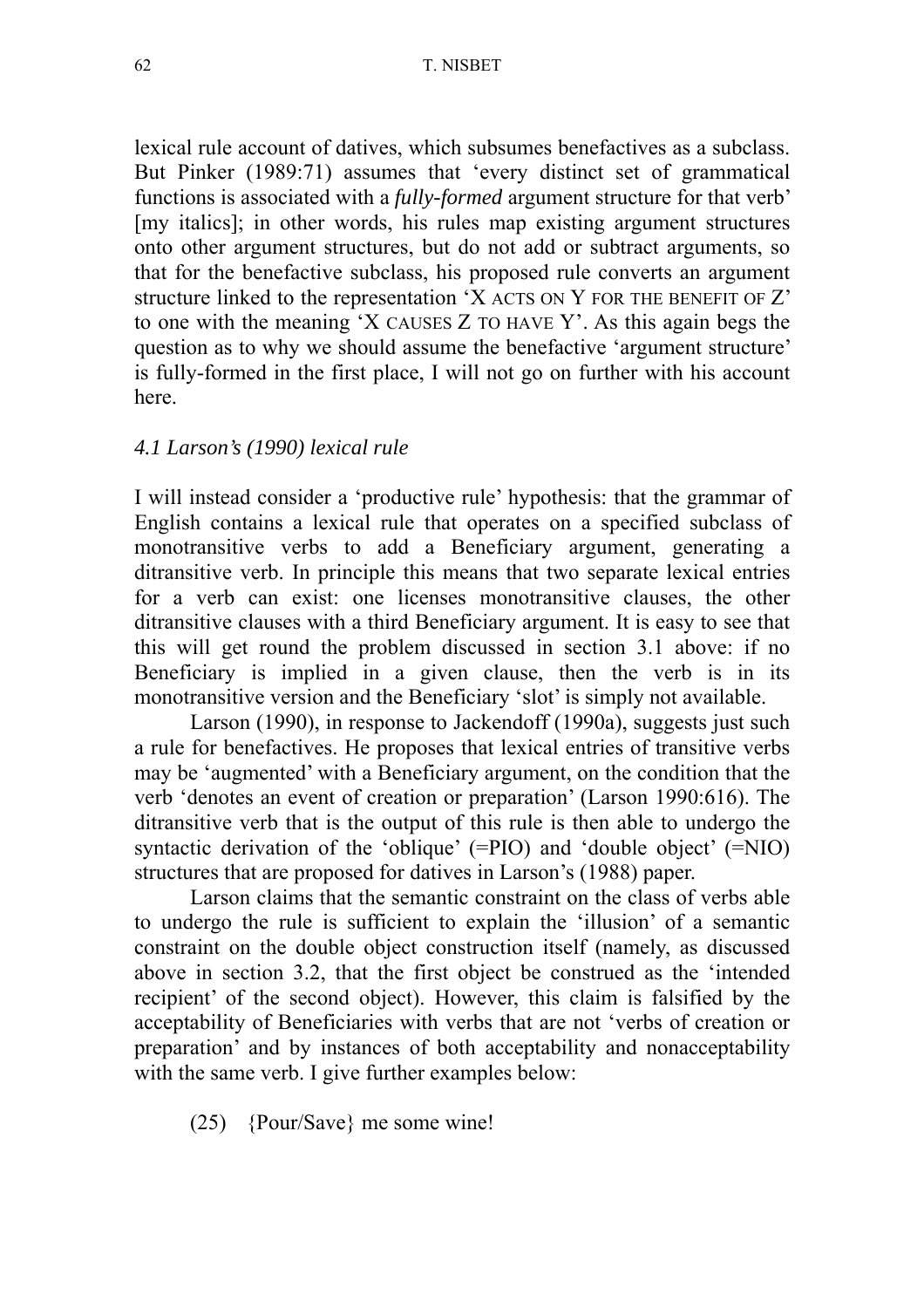(26a) John killed Mary a chicken

(26b) \*John killed Mary a spider

(27a) John wrote Mary a reference

(27b) \*John wrote Mary her essay

(28) (\*)Mary burned John a steak (Green 1974)

Neither *pour* nor *save* in (25) credibly create or 'prepare' any wine;<sup>3</sup> *kill* is a verb of destruction not creation, and yet allows the Beneficiary in (26a) but not (26b) because only 'killing a chicken' can be pragmatically construed as creating something a person might want to 'have' (i.e. in order to eat it). On the other hand, *write* is quite plausibly a verb of creation, since in the examples both a reference and an essay come about, yet (27b) is unquestionably bad because the most plausible interpretation is that John wrote the essay on Mary's behalf, which, as we have already seen, is not a legitimate reading of the NIO construction in English. Finally, (28) is either good or bad, depending on whether Mary deliberately burnt the steak because John likes it that way (good), or on whether Mary accidentally burned it to John's disadvantage (a malefactive sense, which is bad).

Now, Larson (1990:616) in fact attaches a rider to the statement of his rule: the 'result' must be that 'the theme is for the benefit of the beneficiary'. But this is pure stipulation, added in order to account for the effects of the construction he claims are illusory. Moreover, a lexical rule which can 'see into' syntax to check that the direct object has the required interpretation is stretching the definition of 'lexical' into the realms of the miraculous.

Jackendoff (1990b:196) suggests an extension of the benefactivetaking class to verbs involving acts of 'performance' (*sing*) and 'making available' (*buy*). But amending Larson's rule accordingly does not make it fare much better: the Beneficiary NIO can still be good or bad depending on the interpretation of the verb plus its direct object. While one can say *Enrico sang Helen a song* (one of Jackendoff's examples), if the meaning is that the song was intended for Helen personally to hear (metaphorically,

<sup>&</sup>lt;sup>3</sup> Even the verb that Larson uses as an example *-bake*- is not necessarily a verb of 'creation'. While 'baking a cake' results in a cake, 'baking a potato' does not create a potato. What Pustejovsky (1995) calls the 'permeability of word senses' is true of many other verbs as well (see section 4.2).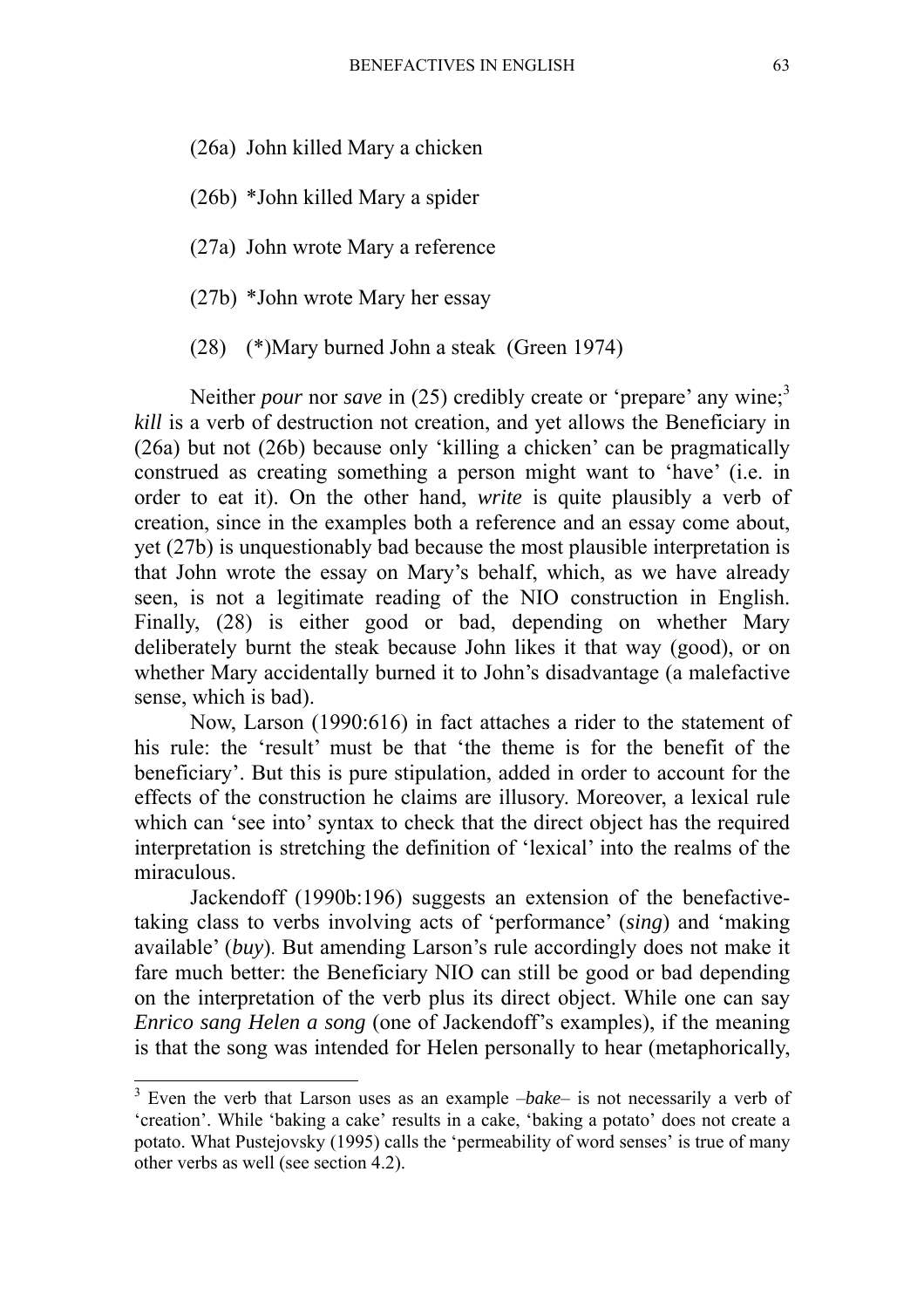64 T. NISBET

to 'receive'), it is not possible to say *\*Enrico sang the Queen a song* (meaning the song was performed for her official entertainment, with her in the audience), since 'intended reception' is no longer a possible interpretation in such a context. Although Jackendoff admits that his characterisation is 'informal', it does not seem promising to attempt to account for benefactives by extending the range of verbs to more and more speculative and rather ill-defined classes.

### *4.2 Levin & Rappaport Hovav's lexical rules*

A more fleshed-out lexical rule account of argument structure alternations is represented by the work of B. Levin and M. Rappaport Hovav. In their framework, verbal meanings are based on templates they call 'lexical conceptual structures' (LCS) which represent the 'syntactically relevant aspects of verb meaning' (Levin & Rappaport Hovav 1995:21). They then posit lexical rules to account for 'variable behaviour verbs': these lexical rules map the LCS of one class of verb onto the LCS of another class. For example, the input of a rule may be a verb of 'manner of motion' (*run*) and have as output a verb of 'directed motion' (*run into the room*) (Levin & Rappaport Hovav 1995:197). The aim of this approach is to provide a principled account for apparently regular patterns of verbs occurring with more than one argument structure and thus avoid stipulating (unmotivated) multiple lexical entries for one verb.

Suppose then we adopt their approach and try to capture the relation between a transitive verb and its putative 'benefactive' variant by positing a hypothetical lexical rule (29). (Here I am adapting the notation of Rappaport Hovav & Levin (1998) and borrowing a broadly 'causative' structure to capture the representation of a transitive verb, which is the input to the rule. The variables  $\{x, y, z\}$  represent argument slots, the capitalised elements the components of the LCS, and the item in angled brackets the 'constant', i.e. the idiosyncratic part of the verb meaning.)

(29)  $[[x \text{ ACT}] \text{ CAUSE} \text{ [BECOME } [y \text{ } \leq \text{STATE} \geq]]] \rightarrow$ [[x ACT] CAUSE [z HAVE y] BY [[x ACT] CAUSE [BECOME  $[y \leq STATE >]]$ 

In Rappaport Hovav & Levin's terms, the effect of the rule is to augment the original meaning of the verb by 'subordinating' the input event (the transitive verb) to another one (the 'benefactive event'). This seems intuitively quite plausible for benefactives, where the Beneficiary NP implies a potential secondary 'giving' event. So if the verb *buy* undergoes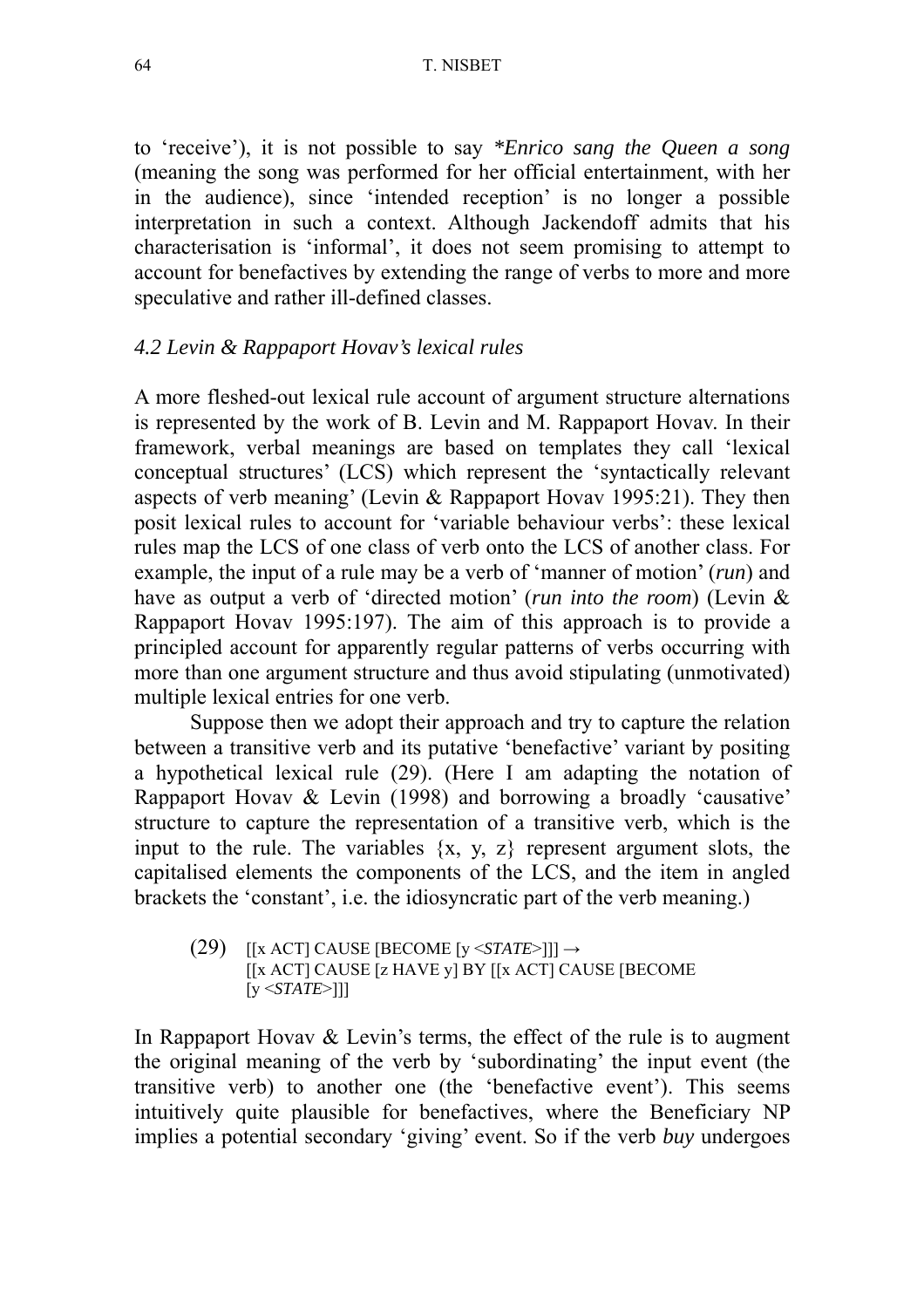the rule, the following representation obtains:

 $(30)$  [[x ACT] CAUSE [BECOME [y <**BOUGHT**>]]]  $\rightarrow$  [[x ACT] CAUSE [z HAVE y] BY [[x ACT] CAUSE [BECOME [y <*BOUGHT*>]]]

The output of the rule thus allows a ditransitive verb *buy* to enter a syntactic derivation and generate *John bought Mary a car.* The rule would also license the generation of the benefactive clauses that Larson's rule does not, such as *save me some wine*, *John killed Mary a chicken* and *Mary burned John a steak*.

However, (30) would also license examples such as the following:

 (31) \*The boy ate the baby a hamburger \*The soldiers destroyed the citizens the city \*Mary amused the guests their child

Naturally, none of these examples can be understood to mean that somebody causes somebody else to have something by eating, destroying or amusing it, because of the obvious semantic and pragmatic contradictions. However, a *lexical* rule must be 'blind' to the semantic interpretation of surface sentences. Although it might be countered that the above sentences are too 'crazy' to get into syntax in the first place, the point is that the lexical rule will generate the derived 'benefactive' entry for any verb whose LCS meets its input conditions. This entails a potentially limitless number of 'redundant' verbs sitting about 'in the lexicon'.

 A further complication for the lexical rule hypothesis is the interaction of the benefactive rule with other lexical rules. Research on the lexicon (Pustejovsky 1995) has revealed rampant 'complementary polysemy' among the 'same' words. For example, many English verbs are compatible with a range of interpretations in morphologically simplex form: *cut* can be used to mean 'put a cut in' 'cut through' 'cut into pieces' 'cut out', etc. On the hypothesis that 'the syntactic properties of verbs are *determined* by their meaning' (Levin & Rappaport Hovav 1995:1, my italics), every separate syntactic frame a verb occurs in is associated with a separate meaning for that verb. Thus, as discussed in Rappaport et al. (1993), a 'contact-effect' verb such as *cut* (its 'basic' sense as in *cut the cloth*) would undergo a rule yielding a representation 'obtain by means of cutting' in order to license *cut a slice off the loaf.* We can now see that the sentence *John cut Mary some string* would therefore require the verb *cut* to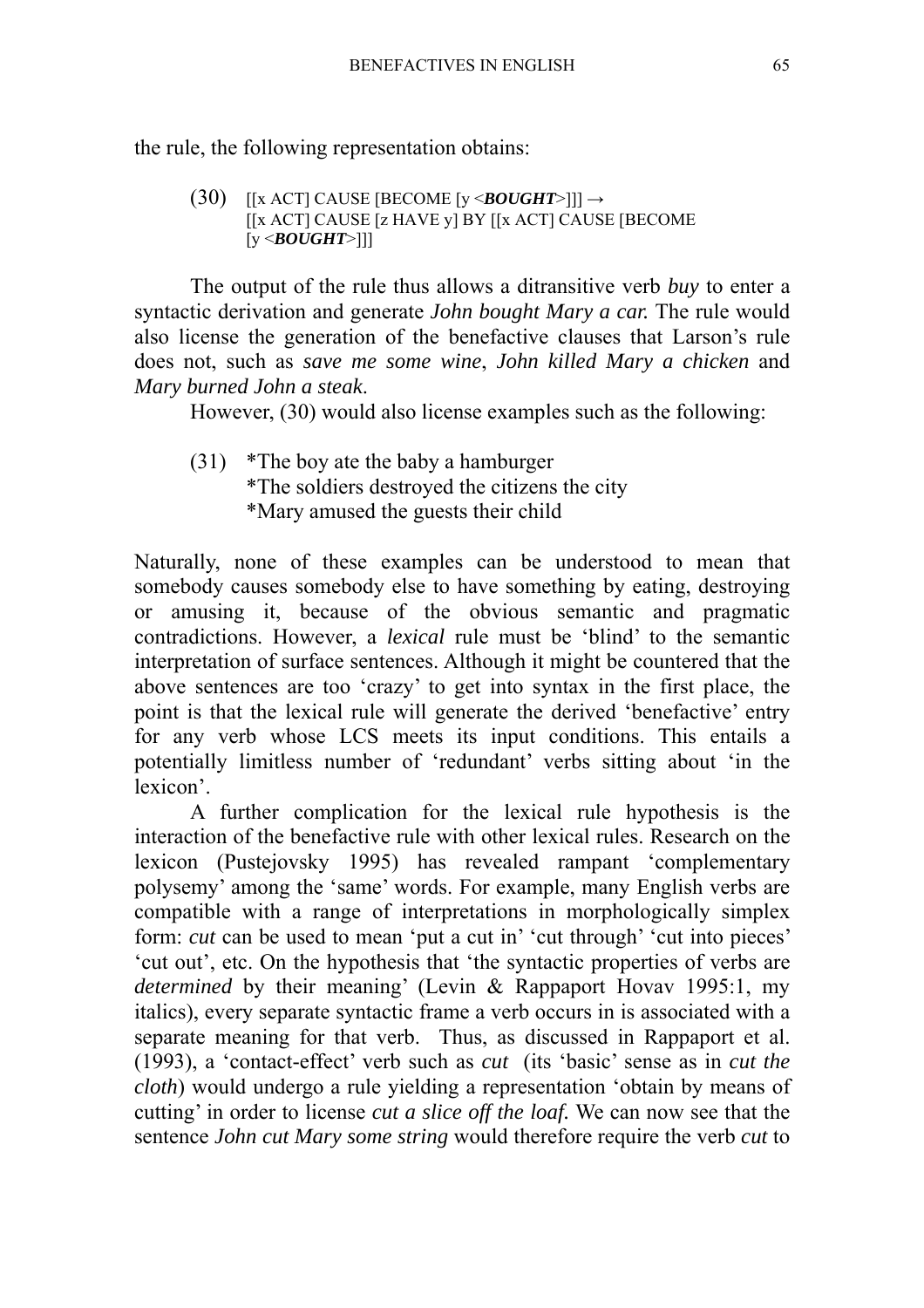undergo this 'obtain-by-means-of  $X$ ' rule first, and it is the output of this rule which would have to serve as the input to a benefactive rule, contra the representation in (30). But then, for some verbs, e.g. *kill* as in *kill Mary a chicken*, it looks very much as if the first rule would *only* exist to provide the required input to the second, since *John killed a chicken* does not mean 'John obtained a chicken by killing one', which seems to be on theoretically very dubious ground. In short, it looks as if these lexical rules can only account for the distribution of grammatical benefactives by generating enormous numbers of verbs that do not (or could not) exist.

 I conclude then that lexical rules are either too constrained and stipulative (Larson 1990), or too unconstrained, as on the Rappaport Hovav & Levin approach. Lexical rules, being 'presyntactic', cannot 'look forward' into surface syntax to see the semantic conditions that are necessary to rule in the 'good' cases and rule out the 'bad' ones we see in the data.

### *5. Conclusion*

In this paper I have shown that benefactives cannot be explained by the same theoretical devices as for datives, since there is no evidence that verbs are subcategorised for Beneficiary NPs. There can therefore be no 'optional' indirect object in the lexical entry or subcategorisation frame of 'benefactive verbs', nor can any theoretical proposal be upheld that relies on the verb 'assigning' a Beneficiary role. I have also demonstrated that a competing lexical hypothesis, whereby argument structure phenomena which appear to show regularities across classes of verbs are handled by a lexical rule, is unsustainable for benefactives, since the factors that license benefactives cannot be found in either the hypothesised 'input' or 'output' structures of verbal meanings. Alternative solutions must be sought which do not depend on assumptions that Beneficiaries either already have argument status, or can be promoted to it.

#### *References*

Allerton, D. J. (1978). Generating indirect objects in English. *Journal of Linguistics* **14**. 21-33.

Emonds, J. (1993). Projecting indirect objects. *The Linguistic Review* **10**. 211-263.

Emonds, J. (2000). *Lexicon and grammar: the English Syntacticon.* Berlin: Mouton de Gruyter.

Fillmore, C. (1965). *Indirect object constructions in English and the ordering of*